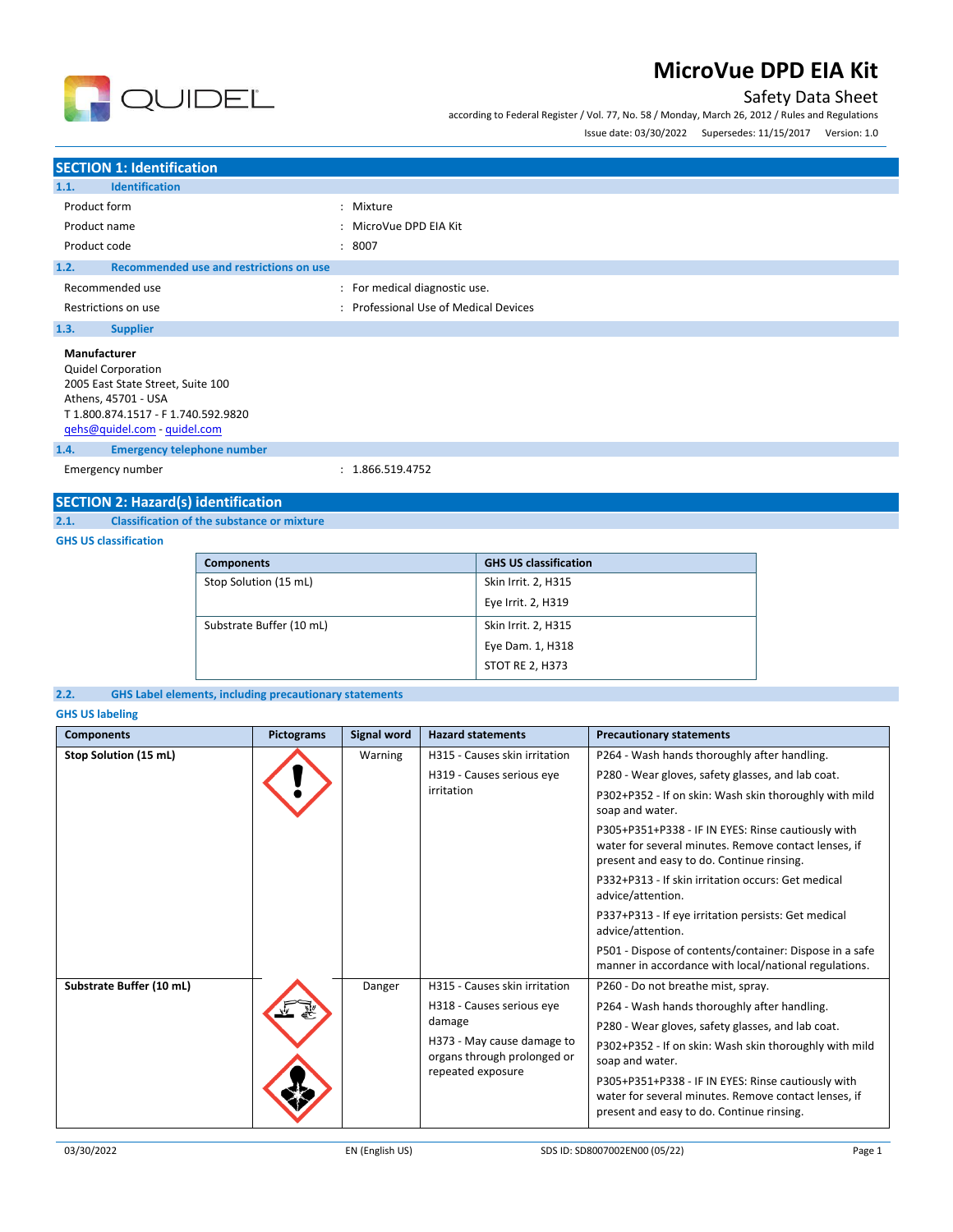

### Safety Data Sheet

according to Federal Register / Vol. 77, No. 58 / Monday, March 26, 2012 / Rules and Regulations Issue date: 03/30/2022 Supersedes: 11/15/2017 Version: 1.0

| P332+P313 - If skin irritation occurs: Get medical<br>advice/attention.<br>P501 - Dispose of contents/container: Dispose in a safe<br>manner in accordance with local/national regulations. |
|---------------------------------------------------------------------------------------------------------------------------------------------------------------------------------------------|
|---------------------------------------------------------------------------------------------------------------------------------------------------------------------------------------------|

| <b>SECTION 3: Composition/Information on ingredients</b> |  |
|----------------------------------------------------------|--|
|----------------------------------------------------------|--|

| <b>Name</b>              | <b>Chemical name</b> | CAS#      | %         | <b>GHS US classification</b>                                                            |
|--------------------------|----------------------|-----------|-----------|-----------------------------------------------------------------------------------------|
| Stop Solution (15 mL)    | sodium hydroxide     | 1310-73-2 | $1 - 5$   | Met. Corr. 1, H290<br>Skin Corr. 1A, H314<br>Eye Dam. 1, H318<br>Aquatic Acute 3, H402  |
| Substrate Buffer (10 mL) | diethanolamine       | 111-42-2  | $10 - 15$ | Acute Tox. 4 (Oral), H302<br>Skin Irrit. 2, H315<br>Eye Dam. 1, H318<br>STOT RE 2, H373 |

#### Full text of hazard classes and H-statements : see section 16

| <b>SECTION 4: First-aid measures</b>                            |                                                                                                                                                       |
|-----------------------------------------------------------------|-------------------------------------------------------------------------------------------------------------------------------------------------------|
| <b>Description of first aid measures</b><br>4.1.                |                                                                                                                                                       |
| First-aid measures general                                      | Get medical advice/attention if you feel unwell.                                                                                                      |
| First-aid measures after inhalation                             | Remove person to fresh air and keep comfortable for breathing.                                                                                        |
| First-aid measures after skin contact                           | Wash skin with plenty of water. If skin irritation occurs: Get medical advice/attention.<br>٠                                                         |
| First-aid measures after eye contact                            | Rinse cautiously with water for several minutes. Remove contact lenses, if present and easy to do.<br>Continue rinsing. Call a physician immediately. |
| First-aid measures after ingestion                              | Call a poison center or a doctor if you feel unwell.                                                                                                  |
| 4.2.<br>Most important symptoms and effects (acute and delayed) |                                                                                                                                                       |
| Symptoms/effects after skin contact                             | Irritation.                                                                                                                                           |
| Symptoms/effects after eye contact                              | Serious damage to eyes.                                                                                                                               |
| Immediate medical attention and special treatment, :            | Treat symptomatically.                                                                                                                                |

|        | <b>SECTION 5: Fire-fighting measures</b>                            |                                                                                                                                             |
|--------|---------------------------------------------------------------------|---------------------------------------------------------------------------------------------------------------------------------------------|
| 5.1.   | Suitable (and unsuitable) extinguishing media                       |                                                                                                                                             |
|        | Suitable extinguishing media                                        | : Water spray. Dry powder. Foam. Carbon dioxide.                                                                                            |
| 5.2.   | Specific hazards arising from the chemical                          |                                                                                                                                             |
|        | No additional information available                                 |                                                                                                                                             |
| 5.3.   | Special protective equipment and precautions for fire-fighters      |                                                                                                                                             |
|        | Protection during firefighting                                      | : Do not attempt to take action without suitable protective equipment. Self-contained breathing<br>apparatus. Complete protective clothing. |
|        | <b>SECTION 6: Accidental release measures</b>                       |                                                                                                                                             |
| 6.1.   | Personal precautions, protective equipment and emergency procedures |                                                                                                                                             |
| 6.1.1. | For non-emergency personnel                                         |                                                                                                                                             |
|        | <b>Emergency procedures</b>                                         | : Ventilate spillage area. Do not breathe mist, spray. Avoid contact with skin and eyes.                                                    |

| 6.1.2. | For emergency responders |                                                                                                       |
|--------|--------------------------|-------------------------------------------------------------------------------------------------------|
|        | Protective equipment     | Do not attempt to take action without suitable protective equipment. For further information refer to |

|                                                      | section 8: "Exposure controls/personal protection".                                                             |
|------------------------------------------------------|-----------------------------------------------------------------------------------------------------------------|
| <b>Environmental precautions</b>                     |                                                                                                                 |
|                                                      | Avoid release to the environment.                                                                               |
| Methods and material for containment and cleaning up |                                                                                                                 |
|                                                      | : Take up liquid spill into absorbent material.                                                                 |
|                                                      | Dispose of materials or solid residues at an authorized site.                                                   |
|                                                      | For further information refer to section 13.                                                                    |
|                                                      | <b>Environmental precautions</b><br>Methods for cleaning up<br>Other information<br>Reference to other sections |

if necessary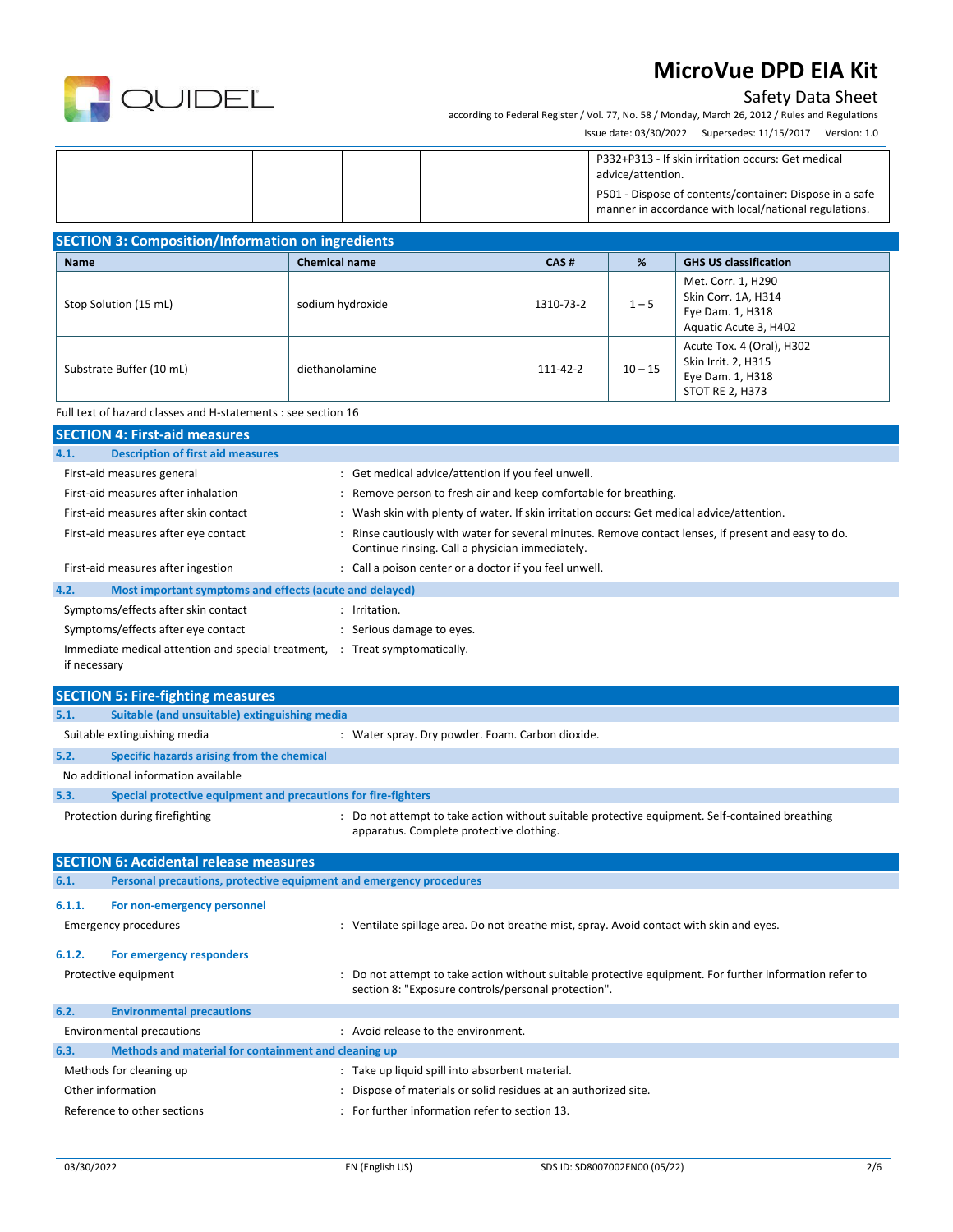### Safety Data Sheet

according to Federal Register / Vol. 77, No. 58 / Monday, March 26, 2012 / Rules and Regulations

Issue date: 03/30/2022 Supersedes: 11/15/2017 Version: 1.0



|      | <b>SECTION 7: Handling and storage</b>                       |                                                                                                                                                   |  |
|------|--------------------------------------------------------------|---------------------------------------------------------------------------------------------------------------------------------------------------|--|
| 7.1. | <b>Precautions for safe handling</b>                         |                                                                                                                                                   |  |
|      | Precautions for safe handling                                | Ensure good ventilation of the work station. Wear personal protective equipment. Do not breathe mist,<br>spray. Avoid contact with skin and eves. |  |
|      | Hygiene measures                                             | Do not eat, drink or smoke when using this product. Always wash hands after handling the product.                                                 |  |
| 7.2. | Conditions for safe storage, including any incompatibilities |                                                                                                                                                   |  |

Storage conditions : Store in a well-ventilated place. Keep cool.

### **SECTION 8: Exposure controls/personal protection**

**8.1. Control parameters**

| sodium hydroxide (1310-73-2)                    |  |                                                    |  |  |  |
|-------------------------------------------------|--|----------------------------------------------------|--|--|--|
| <b>ACGIH</b><br>ACGIH OEL C                     |  | $2 \text{ mg/m}^3$                                 |  |  |  |
| OSHA PEL TWA [1]<br><b>OSHA</b>                 |  | $2 \text{ mg/m}^3$                                 |  |  |  |
| Regulatory reference (US-OSHA)<br><b>OSHA</b>   |  | <b>OSHA Annotated Table Z-1</b>                    |  |  |  |
| diethanolamine (111-42-2)                       |  |                                                    |  |  |  |
| ACGIH<br>ACGIH OEL TWA                          |  | 1 mg/m <sup>3</sup> (Inhalable fraction and vapor) |  |  |  |
| <b>Appropriate engineering controls</b><br>8.2. |  |                                                    |  |  |  |

Appropriate engineering controls **interpretent controls** : Ensure good ventilation of the work station.

Environmental exposure controls entitled by the environment.

### **8.3. Individual protection measures/Personal protective equipment**

**Materials for protective clothing:**

Lab coat

**Hand protection:**

Protective gloves

**Eye protection:**

Safety glasses

**Skin and body protection:**

Wear suitable protective clothing

#### **Respiratory protection:**

In case of insufficient ventilation, wear suitable respiratory equipment

#### **Personal protective equipment symbol(s):**



#### **Other information:**

Do not eat, drink or smoke when using this product.

| <b>SECTION 9: Physical and chemical properties</b>            |                        |                               |     |
|---------------------------------------------------------------|------------------------|-------------------------------|-----|
| 9.1.<br>Information on basic physical and chemical properties |                        |                               |     |
| Physical state                                                | : Liguid               |                               |     |
| Color                                                         | : No data available    |                               |     |
| Odor                                                          | : No data available    |                               |     |
| Odor threshold                                                | : No data available    |                               |     |
| рH                                                            | : Stop Solution, pH<13 |                               |     |
| 03/30/2022                                                    | EN (English US)        | SDS ID: SD8007002EN00 (05/22) | 3/6 |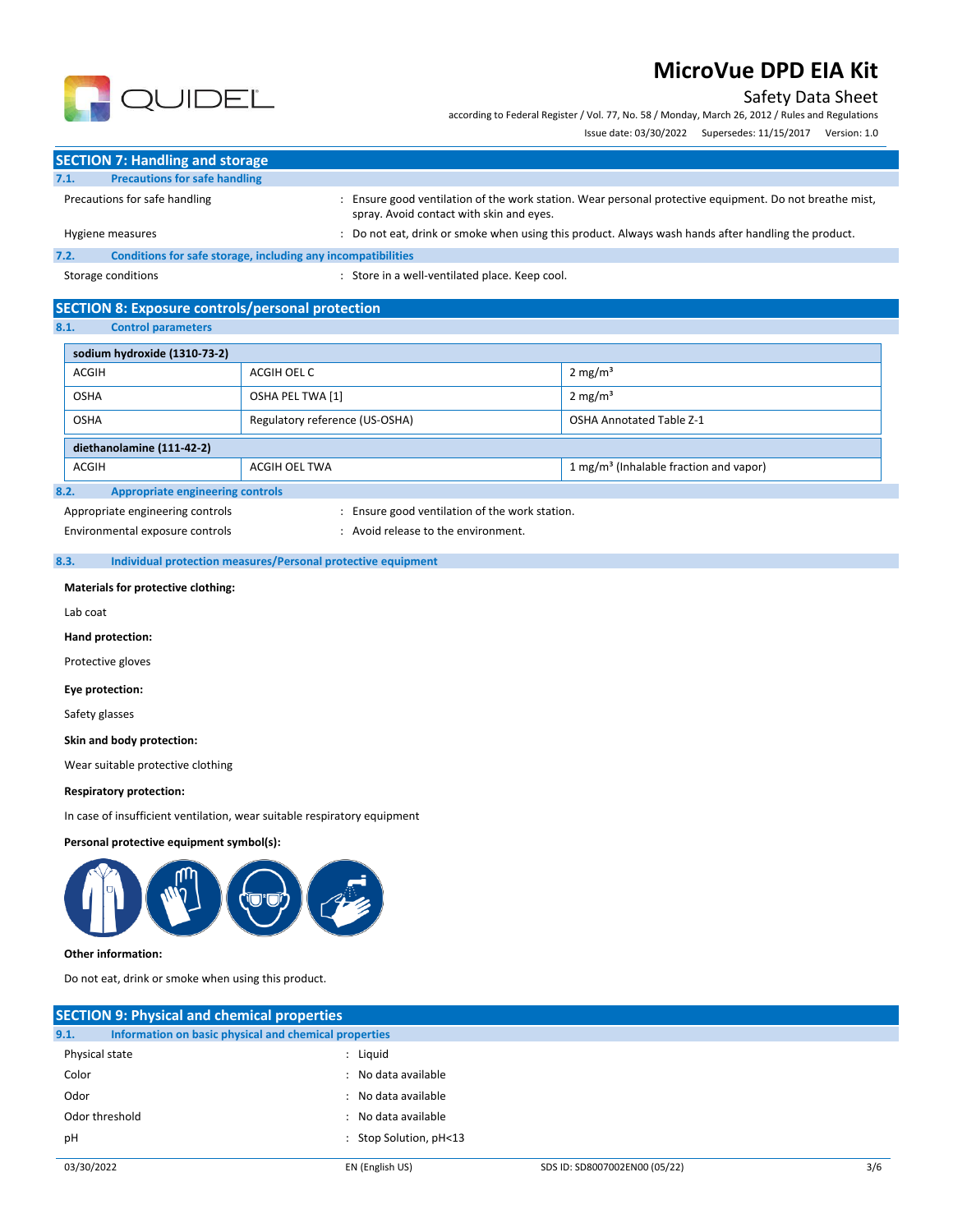# QUIDEL

## **MicroVue DPD EIA Kit**

### Safety Data Sheet

according to Federal Register / Vol. 77, No. 58 / Monday, March 26, 2012 / Rules and Regulations

| Issue date: 03/30/2022 | Supersedes: 11/15/2017 | Version: 1.0 |
|------------------------|------------------------|--------------|
|                        |                        |              |

| Melting point                                   | Not applicable<br>$\ddot{\phantom{a}}$    |
|-------------------------------------------------|-------------------------------------------|
| Freezing point                                  | No data available                         |
| <b>Boiling point</b>                            | No data available                         |
| Flash point                                     | No data available                         |
| Relative evaporation rate (butyl acetate=1)     | No data available                         |
| Flammability (solid, gas)                       | Not applicable.                           |
| Vapor pressure                                  | No data available                         |
| Relative vapor density at 20 °C                 | No data available                         |
| Relative density                                | No data available                         |
| Solubility                                      | No data available                         |
| Partition coefficient n-octanol/water (Log Pow) | No data available                         |
| Auto-ignition temperature                       | No data available                         |
| Decomposition temperature                       | No data available                         |
| No data available Viscosity, kinematic          | No data available                         |
| Viscosity, dynamic                              | No data available<br>$\ddot{\phantom{a}}$ |
| <b>Explosion limits</b>                         | No data available<br>$\ddot{\phantom{a}}$ |
| <b>Explosive properties</b>                     | No data available                         |
| Oxidizing properties                            | No data available                         |
| <b>Other information</b><br>9.2.                |                                           |

No additional information available

|                                              | <b>SECTION 10: Stability and reactivity</b>                                                          |                            |  |  |  |
|----------------------------------------------|------------------------------------------------------------------------------------------------------|----------------------------|--|--|--|
| 10.1.<br><b>Reactivity</b>                   |                                                                                                      |                            |  |  |  |
|                                              | The product is non-reactive under normal conditions of use, storage and transport.                   |                            |  |  |  |
| 10.2.<br><b>Chemical stability</b>           |                                                                                                      |                            |  |  |  |
|                                              | Stable under normal conditions.                                                                      |                            |  |  |  |
| 10.3.                                        | <b>Possibility of hazardous reactions</b>                                                            |                            |  |  |  |
|                                              | No dangerous reactions known under normal conditions of use.                                         |                            |  |  |  |
| <b>Conditions to avoid</b><br>10.4.          |                                                                                                      |                            |  |  |  |
|                                              | None under recommended storage and handling conditions (see section 7).                              |                            |  |  |  |
| <b>Incompatible materials</b><br>10.5.       |                                                                                                      |                            |  |  |  |
| No additional information available          |                                                                                                      |                            |  |  |  |
| 10.6.                                        | <b>Hazardous decomposition products</b>                                                              |                            |  |  |  |
|                                              | Under normal conditions of storage and use, hazardous decomposition products should not be produced. |                            |  |  |  |
| <b>SECTION 11: Toxicological information</b> |                                                                                                      |                            |  |  |  |
| Acute toxicity (oral)                        |                                                                                                      | : Not classified           |  |  |  |
| Acute toxicity (dermal)                      |                                                                                                      | Not classified             |  |  |  |
| Acute toxicity (inhalation)                  |                                                                                                      | Not classified             |  |  |  |
| diethanolamine (111-42-2)                    |                                                                                                      |                            |  |  |  |
| LD50 oral rat                                |                                                                                                      | 620 mg/kg (Rat)            |  |  |  |
| LD50 dermal rabbit                           |                                                                                                      | 7640 mg/kg (Rabbit)        |  |  |  |
| ATE US (oral)                                |                                                                                                      | 620 mg/kg body weight      |  |  |  |
| ATE US (dermal)                              |                                                                                                      | 7640 mg/kg body weight     |  |  |  |
| Skin corrosion/irritation                    |                                                                                                      | Causes skin irritation.    |  |  |  |
| Serious eye damage/irritation                |                                                                                                      | Causes serious eye damage. |  |  |  |
| Respiratory or skin sensitization            |                                                                                                      | Not classified             |  |  |  |

Germ cell mutagenicity and the control of the classified in the classified Carcinogenicity **Example 2018** 2019 2019 2021 2022 2023 Reproductive toxicity **in the case of the CR is a control of the CR** in Not classified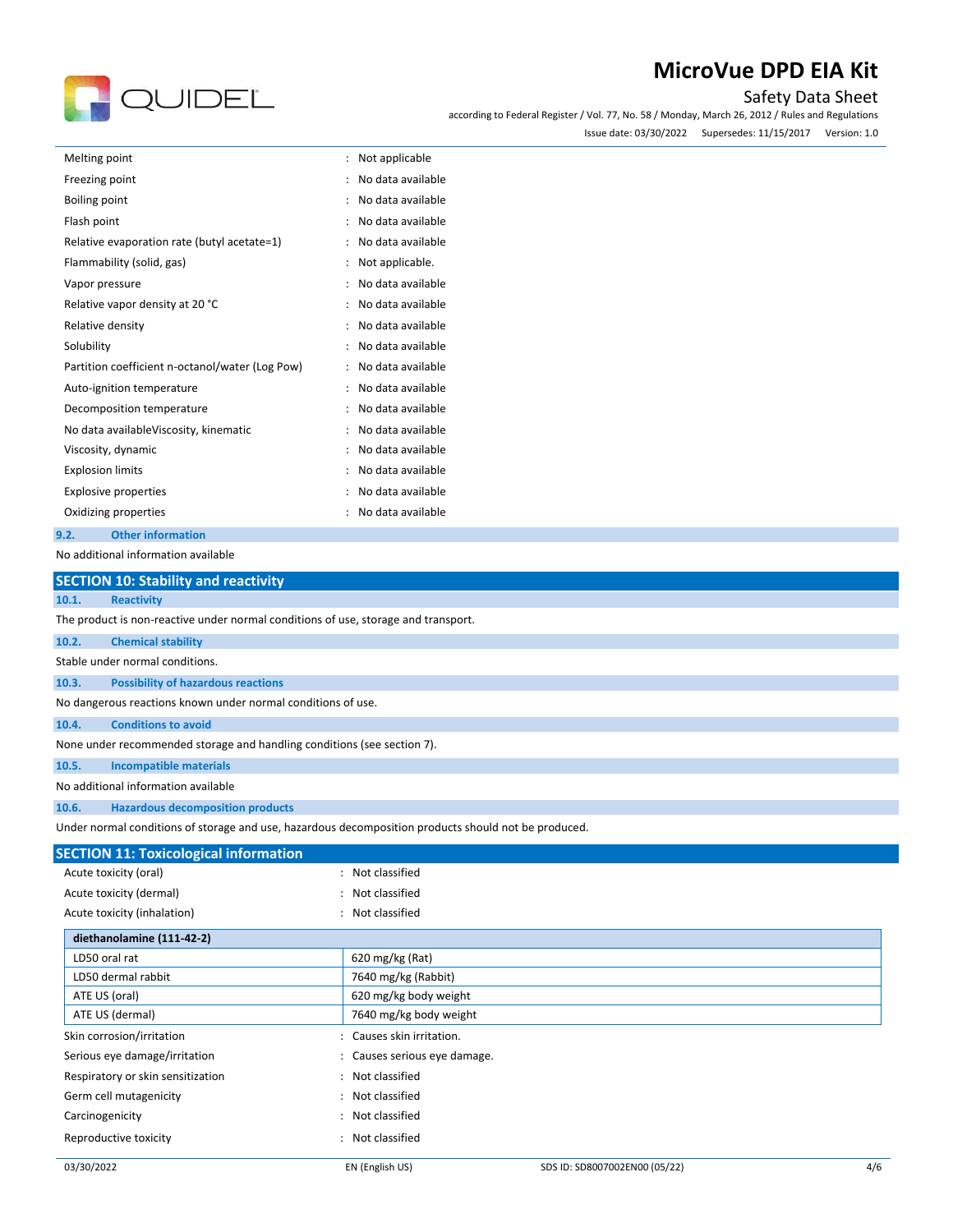

Safety Data Sheet according to Federal Register / Vol. 77, No. 58 / Monday, March 26, 2012 / Rules and Regulations

Issue date: 03/30/2022 Supersedes: 11/15/2017 Version: 1.0

| STOT-single exposure                | Not classified                                                     |  |  |
|-------------------------------------|--------------------------------------------------------------------|--|--|
| STOT-repeated exposure              | May cause damage to organs through prolonged or repeated exposure. |  |  |
| diethanolamine (111-42-2)           |                                                                    |  |  |
| STOT-repeated exposure              | May cause damage to organs through prolonged or repeated exposure. |  |  |
| Aspiration hazard                   | Not classified<br>$\sim$                                           |  |  |
| Viscosity, kinematic                | No data available                                                  |  |  |
| Symptoms/effects after skin contact | $:$ Irritation.                                                    |  |  |
| Symptoms/effects after eye contact  | Serious damage to eyes.                                            |  |  |

|       | <b>SECTION 12: Ecological information</b> |  |  |  |  |  |  |
|-------|-------------------------------------------|--|--|--|--|--|--|
| 12.1. | <b>Toxicity</b>                           |  |  |  |  |  |  |
|       |                                           |  |  |  |  |  |  |

Ecology - general **interproduct is not considered harmful to aquatic organisms or to cause long-term adverse effects in the** environment.

| sodium hydroxide (1310-73-2)                                                                                |                                                      |  |
|-------------------------------------------------------------------------------------------------------------|------------------------------------------------------|--|
| 45.4 mg/l (Other, 96 h, Salmo gairdneri, Static system, Fresh water, Experimental value)<br>LC50 - Fish [1] |                                                      |  |
| 40.4 mg/l (Other, 48 h, Ceriodaphnia sp., Experimental value)<br>EC50 - Crustacea [1]                       |                                                      |  |
| diethanolamine (111-42-2)                                                                                   |                                                      |  |
|                                                                                                             |                                                      |  |
| LC50 - Fish [1]                                                                                             | 1664 mg/l (96 h, Pimephales promelas, Static system) |  |

#### **12.2. Persistence and degradability**

| sodium hydroxide (1310-73-2)                                |                                                            |  |  |
|-------------------------------------------------------------|------------------------------------------------------------|--|--|
| Persistence and degradability                               | Biodegradability: not applicable.                          |  |  |
| Biochemical oxygen demand (BOD)                             | Not applicable (inorganic)                                 |  |  |
| Chemical oxygen demand (COD)                                | Not applicable (inorganic)                                 |  |  |
| ThOD                                                        | Not applicable (inorganic)                                 |  |  |
| diethanolamine (111-42-2)                                   |                                                            |  |  |
| Persistence and degradability                               | Biodegradable in the soil. Readily biodegradable in water. |  |  |
| Biochemical oxygen demand (BOD)<br>0.22 g $O_2/g$ substance |                                                            |  |  |
| Chemical oxygen demand (COD)                                | 1.52 g $O_2/g$ substance                                   |  |  |
| ThOD                                                        | 2.13 g $O_2/g$ substance                                   |  |  |
| BOD (% of ThOD)                                             | 0.1                                                        |  |  |
| <b>Bioaccumulative potential</b><br>12.3.                   |                                                            |  |  |

| sodium hydroxide (1310-73-2)                                                            |                                                        |  |  |  |
|-----------------------------------------------------------------------------------------|--------------------------------------------------------|--|--|--|
| Bioaccumulative potential<br>Not bioaccumulative.                                       |                                                        |  |  |  |
| diethanolamine (111-42-2)                                                               |                                                        |  |  |  |
| Partition coefficient n-octanol/water (Log Pow)<br>$-2.18 - -1.43$ (Experimental value) |                                                        |  |  |  |
| Bioaccumulative potential                                                               | Not bioaccumulative.                                   |  |  |  |
| <b>Mobility in soil</b><br>12.4.                                                        |                                                        |  |  |  |
| sodium hydroxide (1310-73-2)                                                            |                                                        |  |  |  |
| Ecology - soil                                                                          | No (test) data on mobility of the substance available. |  |  |  |

#### **12.5. Other adverse effects**

No additional information available

| <b>SECTION 13: Disposal considerations</b> |                                                                                             |
|--------------------------------------------|---------------------------------------------------------------------------------------------|
| <b>Disposal methods</b><br>13.1.           |                                                                                             |
| Regional legislation (waste)               | Disposal must be done according to official regulations.                                    |
| Waste treatment methods                    | Dispose of contents/container in accordance with licensed collector's sorting instructions. |
| Sewage disposal recommendations            | Disposal must be done according to official regulations.                                    |
| Ecology - waste materials                  | Avoid release to the environment.                                                           |